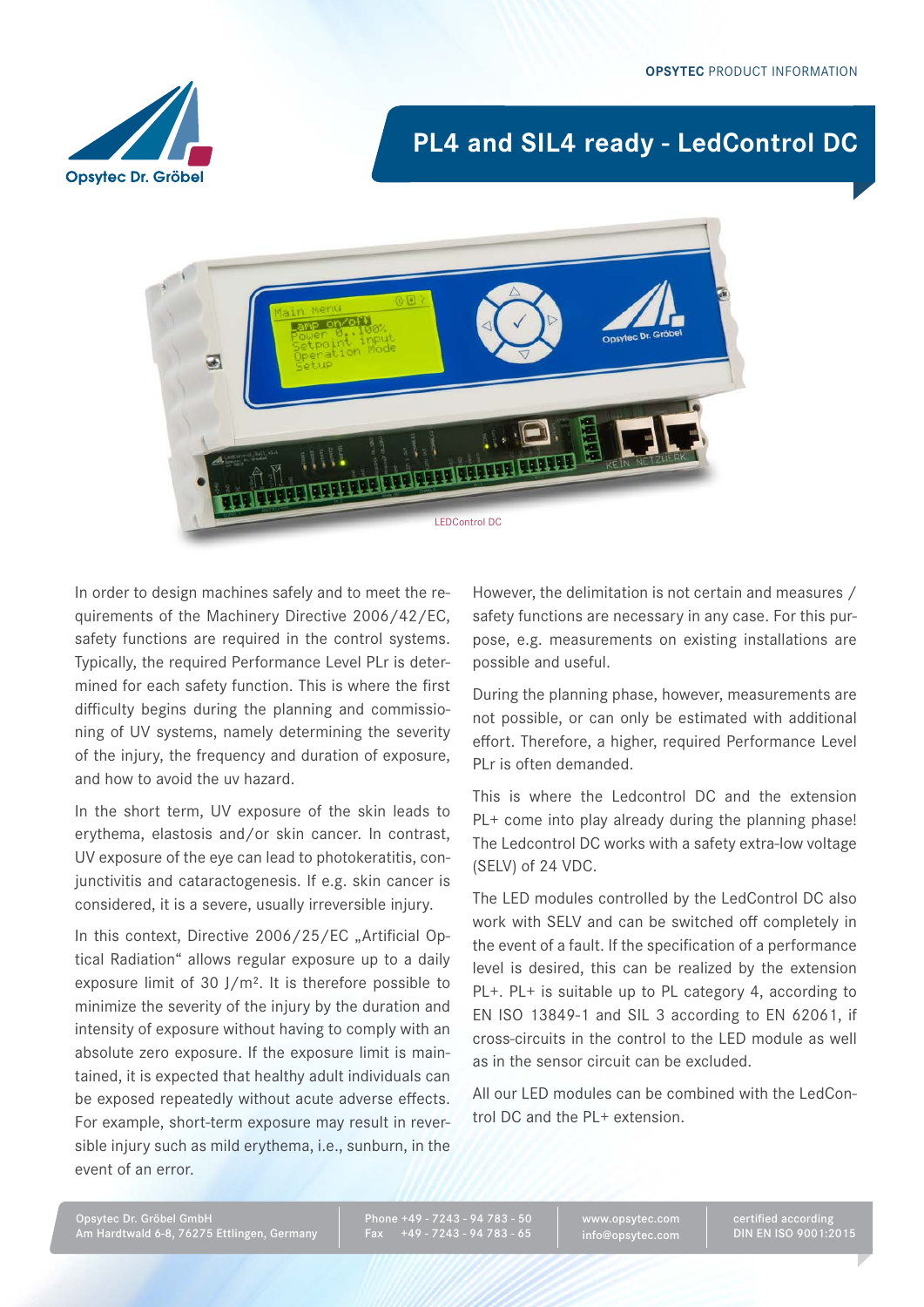## **technische Daten LEDCONTROL DC**

| <b>Number of UVLED-Spots</b>       | 1 piece                      |  |
|------------------------------------|------------------------------|--|
| <b>Functions</b>                   | Dimming 2-100%, Timer and    |  |
|                                    | continuous operation         |  |
| <b>Display</b>                     | graphical, 128 x 64 px       |  |
| <b>Connections</b>                 | Interlock                    |  |
| Interface option                   | dimming in (0-10V), common   |  |
|                                    | Trigger (IN/OUT), common     |  |
| <b>Terminals, Interface option</b> | <b>Galvanically isolated</b> |  |
| Signals, Interface option          | 24 V, 5 mA max               |  |
| <b>Programming, optional</b>       | RS485, RS232 or USB          |  |

| Switch-on time               | $\leq$ 2 s after applying voltage |  |
|------------------------------|-----------------------------------|--|
| <b>Mounting type</b>         | DIN rail                          |  |
| Dimensions, approx.          | $10,5 \times 7,0 \times 21,5$ cm  |  |
| <b>Cooling</b>               | passive                           |  |
| <b>Operating temperature</b> | 5 to 40 $\degree$ C               |  |
| Storage temperature          | $-10$ to 60 °C                    |  |
| <b>Humidity</b>              | $< 80\%$ , non-condensing         |  |
| <b>Power supply</b>          | 24 VDC, 10 W                      |  |
| <b>Safety monitoring</b>     | Over-temperature, LED N.C.        |  |

## **CONNECTION EXAMPLE OF LEDCONTROL DC AND LED SYSTEM**

For the operation of the LedControl DC and the LED module, one DC power supply unit each is required.

The output power of the 24V auxiliary voltage required for the LedControl DC is 10 W.

The necessary output power of the LED systems depends on the LED system and can be approx. 20 W to approx. 2000 W. The technical data for this can be found in the data sheets of the LED systems.

## **Connection example for PL KAT 4**

A two-channel safety door monitoring with automatic start is shown as an example.

The advantage over the simple isolation of the DC voltages is the monitoring of the external contactors. The connection example is suitable up to category 4, PL e (EN ISO 13849-1) or SIL 3 (EN 62061), if cross-connections in the control to the actuator as well as in the sensor circuit can be excluded.

With the PL+ extension, we supply all components fully assembled for easy system integration.

#### **Connection configuration**

The LedControl DC compatible LED systems have separate connections for power supply and control.

For this purpose, an M23 flange connector with seven poles is installed in the LED system for the power supply. The control is done separately via a 12-pin M23 flange plug.





Pre-assembled cables with sockets and open cable ends are available. The standard length is 10 m.

Other cable lengths and intermediate sockets are optionally available.

Phone +49 - 7243 - 94 783 - 50 Fax +49 - 7243 - 94 783 - 65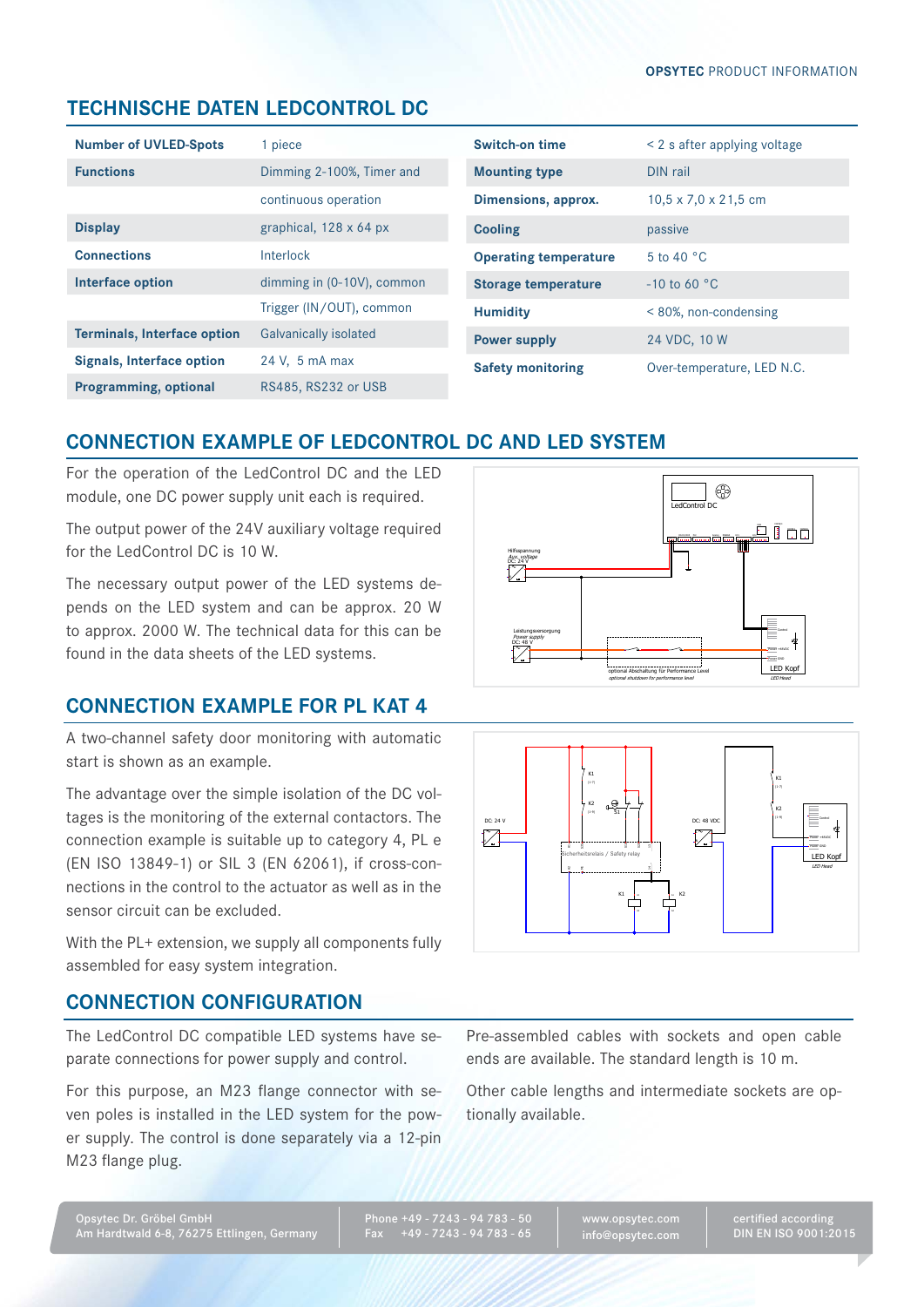#### **Opsytec** Product Information

#### **LED SystemS**

LED systems with a power of up to 2 kW can be operated on the LedControl DC. The LedControl DC offers all functionalities of our stand-alone LED controllers.

With the UV-LED series L we offer air-cooled highpower LED modules for LedControl. The SFL series is water-cooled and available with even higher power. Both series can be combined with the LedControl DC or the LedControl S. The Spot P series is designed for spot bonding and can also be combined with the Led-Control DC or the LedControl S.

#### **Common technical data**

| Wavelength                      | 365, 385, 395, 405, 450 nm |  |
|---------------------------------|----------------------------|--|
| <b>Emission, peak tolerance</b> | $+/- 5$ nm                 |  |
| <b>Emission, FWHM</b>           | $10 - 20$ nm               |  |
| <b>Operating temperature</b>    | 5 to 40 $\degree$ C        |  |
| Storage temperature             | $-10$ to 60 °C             |  |
| <b>Humidity</b>                 | $< 80\%$ , non-condensing  |  |
| <b>Cable length</b>             | 10 <sub>m</sub>            |  |
| <b>Classification</b>           | risk group 3 according     |  |
|                                 | DIN EN 62471:2009-03       |  |

#### **UV-LED SPEcTRA**



Typical UV-LED spectra

### **Applications**

- Industrial UV curing and bonding
- IC Encapsulation
- UV sealing
- Hairline / leak detection using fluorescence markers
- • Fluorescence Spectroscopy
- • Surface Inspection

Opsytec Dr. Gröbel GmbH Am Hardtwald 6-8, 76275 Ettlingen, Germany Phone +49 - 7243 - 94 783 - 50 Fax +49 - 7243 - 94 783 - 65

www.opsytec.com info@opsytec.com

certified according DIN EN ISO 9001:2015



## **UV-LED SerieS SFL**



### **UV-LED SpOT P**



We will be happy to support you in setting up UV workplaces and risk assessment in accordance with DIN EN 14255:2005.